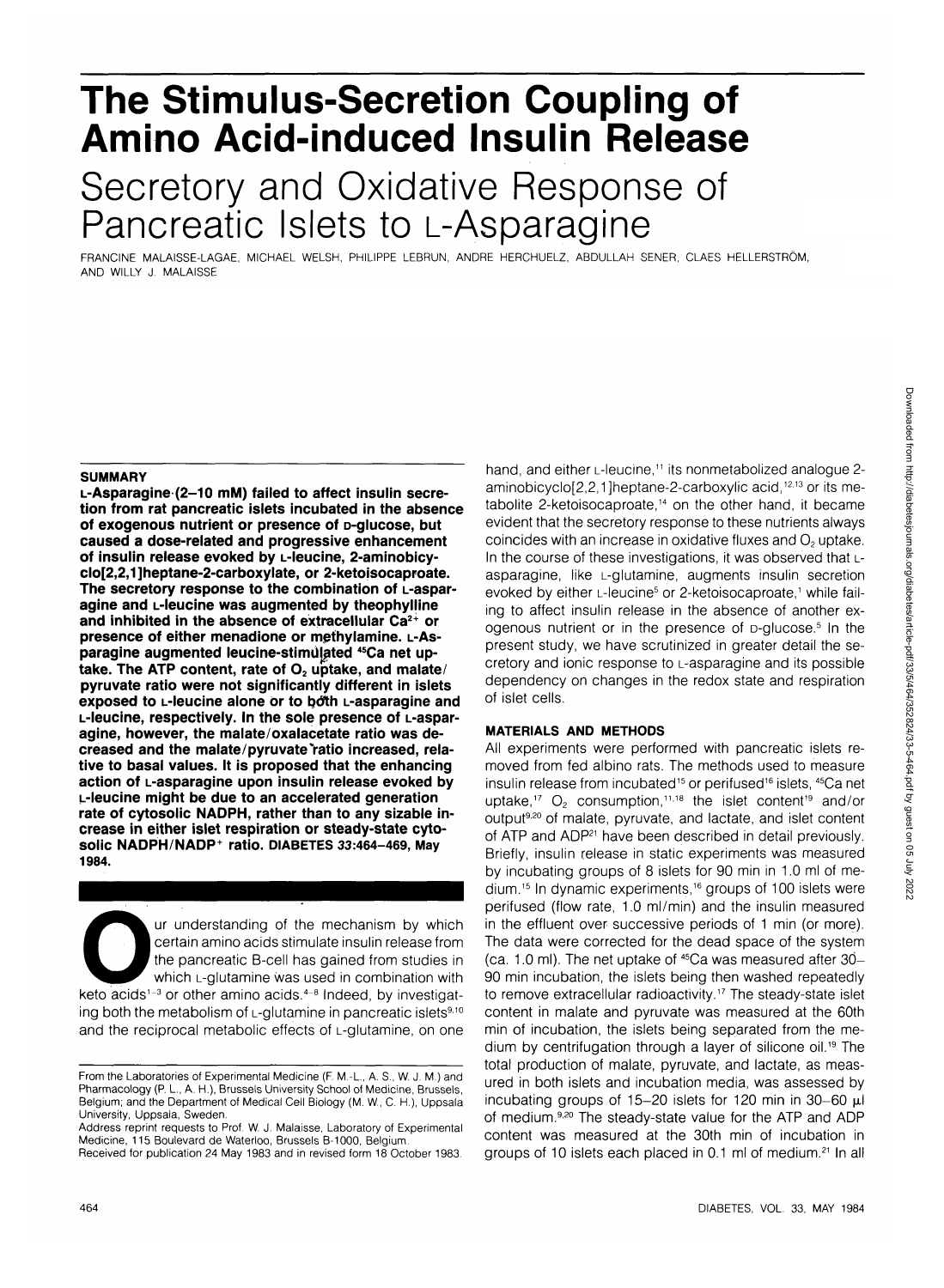#### TABLE 1

Effect of L-asparagine on insulin release  $(\mu U/90 \text{ min/islet})$  evoked by distinct nutrients

|                                 |                          | L-Asparagine                |
|---------------------------------|--------------------------|-----------------------------|
|                                 | Nil                      | 10 mM                       |
| Nil                             | $10.1 \pm 1.8$ (50)      | (60)<br>$15.1 \pm 1.5$      |
| D-Glucose (5.6 mM)              | $18.4 \pm 2.4$ (9)       | $15.1 \pm 2.7$<br>(9)       |
| D-Glucose (8.3 mM)              | $60.8 \pm 3.7(18)$       | $62.9 \pm 5.2$<br>(18)      |
| D-Glucose (16.7 mM)             | $214.0 \pm 6.1$<br>- (9) | $209.9 \pm 9.9$<br>(9)      |
| $L$ -Leucine $(1.0 \text{ mM})$ | $11.5 \pm 1.1$<br>- (8)  | $9.2 \pm 1.2$<br>(8)        |
| $L$ -Leucine (3.0 mM)           | $15.2 \pm 3.7$<br>- (9)  | (9)<br>$39.6 \pm 2.9$       |
| $L$ -Leucine (5.0 mM)           | $22.0 \pm 2.1$ (21)      | $(44)^*$<br>$44.1 \pm 1.9$  |
| $(\pm)$ BCH (10.0 mM)           | $19.0 \pm 1.8$ (18)      | $46.2 \pm 3.3$<br>$(46)^*$  |
| $L$ -Leucine (10.0 mM)          | $47.7 \pm 2.7$ (53)      | $96.2 \pm 5.8$ (120)*       |
| 2-Ketoisocaproate (3.0 mM)      | $17.4 \pm 2.5$ (9)       | $16.9 \pm 3.2$<br>(9)       |
| 2-Ketoisocaproate (5.0 mM)      | $25.5 \pm 1.9$ (8)       | $83.9 \pm 9.0$<br>$(7)^{*}$ |
| 2-Ketoisocaproate (10.0 mM)     | $86.6 \pm 3.4$ (17)      | $(18)^*$<br>$147.9 \pm 2.7$ |

 $*P < 0.001$ .

these experiments, the islets were placed in bicarbonatebuffered media (Na<sup>+</sup> 139 mM, K<sup>+</sup> 5 mM, Ca<sup>2+</sup> 1 mM, Mg<sup>2+</sup> 1 mM, CI $-$  124 mM, and HCO<sub>3</sub> $-$  24 mM) equilibrated against a mixture of  $CO<sub>2</sub>$  (5%) and  $O<sub>2</sub>$  (95%) and containing bovine albumin (5 mg/ml). Except if otherwise mentioned, these media contained no exogenous nutrient. However, for the measurement of  $O<sub>2</sub>$  uptake, groups of 8-16 islets were allowed to respire during an initial period of 60 min in a Krebs-Ringer phosphate buffer equilibrated against ambient air and deprived of exogenous nutrient.<sup>11</sup> The exogenous nutrients were then added from a side drop<sup>18</sup> and the respiration followed for another hour, so that the paired increment in  $O<sub>2</sub>$ uptake above basal value could be established in each case.

For measuring the islet content in oxalacetate, groups of 25 islets were incubated for 60 min in 0.1 ml of our usual bicarbonate-buffered incubation medium.<sup>15</sup> After removal of the incubation medium and addition of 40  $\mu$ I of perchloric acid (2.5%, v/v), the tubes containing the islets were placed in liquid  $N<sub>2</sub>$ , the islets being disrupted by mechanical vibration.<sup>21</sup> Aliquots (30  $\mu$ l) of the islet extract were neutralized with KOH (15  $\mu$ l, 0.94 M), and mixed with 200  $\mu$ l of a potassium phosphate buffer (100 mM, pH 7.4) containing a tracer amount of [acetyl-<sup>3</sup>H]acetyl coenzyme A (25-30 nM; 1.1 Ci/mmol) and citrate synthase (0.12 mg/ml). After 60 min incubation at room temperature, the reaction was halted by addition of 0.6 ml of a charcoal mixture.<sup>22</sup> The tubes were vortexed four times for 15 s each time at 2-min intervals, briefly centrifuged, and 0.4 ml of the supernatant examined for its radioactive content by liquid scintillation. Standards (containing 0.0-2.0 pmol of oxalacetate/tube) were prepared in perchloric acid and treated in an identical manner.

The leucine analogue 2-aminobicyclo[2,2,1]heptane-2 carboxylic acid (BCH) was used as the  $(\pm)$  stereoisomeric mixture (Calbiochem-Behring Corp., La Jolla, California).

All results are expressed as the mean ( $\pm$  SEM) together with the number of individual observations (N). The SEM on a ratio between mean values was calculated from their relative errors (SEM/mean value), which were combined to establish the relative error on the ratio by the same procedure as that classically used to calculate the SEM for the difference between two sets of values.<sup>23</sup> The statistical significance of differences between mean values was tested by use of Student's t test.

## **RESULTS**

**Secretory and ionic data.** As shown in Table 1, L-asparagine (10 mM) failed to significantly affect insulin release in the absence of another exogenous nutrient, in the presence of D-glucose (5.6-16.7 mM), or at non-insulinotropic concentrations of L-leucine (1.0 mM) or 2-ketoisocaproate (3.0 mM). L-Asparagine markedly enhanced insulin release evoked by stimulating concentrations of L-leucine,  $b(±)BCH$ , or 2-ketoisocaproate. L-Asparagine apparently lowered the threshold concentration of L-leucine required for stimulation of insulin release. In the absence of any other exogenous nutrient, such a threshold concentration exceeds 3 mM.<sup>4</sup> In the presence of L-asparagine (10 mM), however, L-leucine



**FIGURE 1. Effect of asparagine on leucine-induced insulin release in perifused islets. L-Leucine (10 mM) was administered throughout the perifusion period, and L-asparagine (10 mM) from min 45 onward. In each of 4 experiments, the rate of insulin release was expressed in percent of the value recorded 5 min before L-asparagine administra**tion. Such a control value averaged  $0.22 \pm 0.05$   $\mu$ U/min/islet.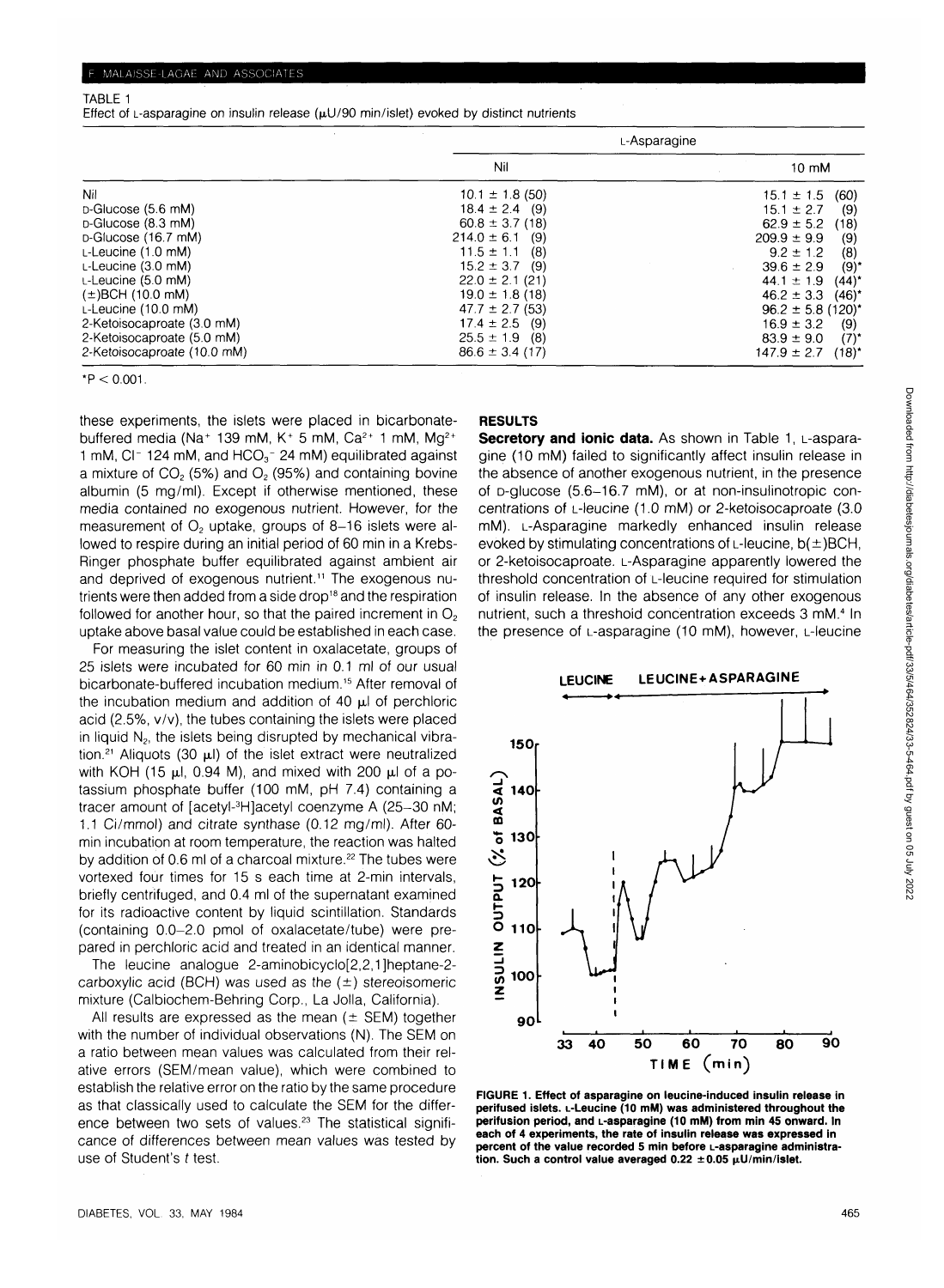#### ASPARAGINE AND INSULIN RELEASE

TABLE 2

Effect of various agents on insulin release  $(\mu U/90 \text{ min/islet})$ evoked by L-leucine and L-asparagine (10 mM each)

| Control                | $96.2 \pm 5.8$ (120) |     |
|------------------------|----------------------|-----|
| No CaCl <sub>2</sub>   | $31.9 \pm 7.0$       | (9) |
| Menadione $(15 \mu M)$ | $12.1 \pm 7.6$       | (8) |
| Theophylline (1.4 mM)  | $527.2 \pm 51.1$     | (9) |
| Methylamine (2.0 mM)   | $51.1 \pm 7.7$ (18)  |     |
|                        |                      |     |

(3 mM) markedly enhanced insulin output. As little as 2 mM L-asparagine was sufficient to increase insulin release evoked by L-leucine (10 mM) from  $47.7 \pm 2.7$  (N = 53) to 61.2  $\pm$  4.1 (N = 36)  $\mu$ U/90 min per islet (P < 0.01). Likewise, L-asparagine at a 2-mM concentration enhanced insulin release evoked by 2-ketoisocaproate (10 mM) from  $86.6 \pm 3.4$  (N = 17) to 100.1  $\pm$  3.4 (N = 18)  $\mu$ U/90 min per islet  $(P < 0.01)$ .

L-Aspartate (10 mM) failed to significantly affect insulin release evoked by 10 mM L-leucine, the secretory rate averaging  $46.9 \pm 3.3$  and  $37.7 \pm 3.7$   $\mu$ U/90 min per islet  $(N = 21-22)$  in the sole presence of  $L$ -leucine and presence of both L-leucine and L-aspartate, respectively.

In a perifusion system, the release of insulin after 40-min exposure to L-leucine (10 mM) averaged  $0.22 \pm 0.05$   $\mu$ U/ min per islet (Figure 1). L-Asparagine (10 mM), when administered together with L-leucine, first provoked a modest and transient increase in insulin output (paired peak increment:  $+20.1 \pm 1.6\%$ , N = 4), followed by a progressive build-up in secretory rate. In 4 individual experiments, the mean rate of insulin release in the last 7 samples (collected after 28-46 min of exposure to both amino acids) was 44.3  $\pm$  4.8% higher (P < 0.005) than that recorded in the last 7 samples before L-asparagine administration. In static experiments performed over 30, 60, or 90 min incubation in the presence of both L-leucine and L-asparagine (10 mM each), the rate of insulin release was lower during the initial 30 min (22.6  $\pm$  4.3  $\mu$ U/30 min/islet; N = 9) than over the ensuing 60 min (40.6  $\pm$  3.3  $\mu$ U/30 min/islet; N = 18) of incubation.

The release of insulin evoked by the association of L-leucine and L-asparagine was markedly reduced by methylamine or when no  $CaCl<sub>2</sub>$  was added to the incubation medium, abolished by menadione, and dramatically potentiated by theophylline (Table 2).

L-Asparagine failed to affect <sup>45</sup>Ca net uptake (Table 3). L-Leucine stimulated 45Ca net uptake. L-Asparagine enhanced significantly ( $P < 0.02$  or less) L-leucine-stimulated <sup>45</sup>Ca net uptake, whether over 30, 60, or 90 min of incubation. There was a tight correlation ( $r = 0.987$ ,  $P < 0.02$ ) between the

mean values for <sup>45</sup>Ca net uptake and insulin release after 90min incubation in the presence or absence of L-leucine and/ or  $L$ -asparagine (N = 4).

**Oxidative data.** The basal rate of O<sub>2</sub> uptake averaged  $2.24 \pm 0.12$  nl/60 min per islet (N = 65). All nutrients and combination of nutrients examined in the present series of experiments augmented O<sub>2</sub> uptake above basal value (Table 4). In all cases the increase in  $O<sub>2</sub>$  consumption was a sustained phenomenon, persisting throughout the period of observation ( $\geq 60$  min). As shown in Figure 2, there were significant correlations ( $P < 0.01$ ) between the rate of insulin release and either the absolute values for  $O<sub>2</sub>$  uptake  $(r = 0.916)$  or the nutrient-induced increment in  $O<sub>2</sub>$  consumption relative to basal value ( $r = 0.896$ ). L-Asparagine, which slightly augmented  $O<sub>2</sub>$  uptake in the absence of another exogenous nutrient, failed to significantly affect the respiratory response to L-leucine or 2-ketoisocaproate, whether such a response was judged from the absolute values for  $O<sub>2</sub>$  uptake or from the percent increase above the paired basal value (Table 4). These negative data contrast with the capacity of L-glutamine to augment the respiratory response to L-leucine.11

L-Asparagine failed to prevent the fall in ATP content and ATP/ADP ratio normally seen in islets deprived of exogenous nutrient (Table 5). L-Asparagine also failed to significantly affect the higher ATP content or ATP/ADP ratio ( $P < 0.01$ ) found in islets exposed to L-leucine. Thus, in both the absence or presence of L-leucine, L-asparagine failed to significantly affect the ATP, ADP, ATP + ADP, or ATP/ADP values.

L-Asparagine decreased  $(P < 0.001)$  and L-leucine increased  $(P < 0.02)$  the islet malate/oxalacetate ratio (Table 5). This was paralleled by comparable changes in the lactate/pyruvate ratio for the content and/or output of these metabolites (total production) after 120-min incubation. In the presence of both amino acids, the islet malate/oxalacetate ratio was identical to that found in the absence of exogenous nutrient, being higher  $(P < 0.001)$  than in the sole presence of L-asparagine and lower ( $P < 0.02$ ) than in the sole presence of L-leucine. The malate/oxalacetate ratios, when multiplied by the equilibrium constant for malate dehydrogenase (2.78  $\times$  10<sup>-5</sup>, see ref. 24) yielded mean values ranging from 0.0007 to 0.0030, which is close to the cytosolic NADH/NAD<sup>+</sup> ratio in rat liver (0.0005-0.0023, see ref. 24) as calculated from the lactate/pyruvate ratio.

L-Asparagine tended to increase the malate/pyruvate ratio, whether these metabolites were measured in the islet cells ( $P < 0.07$ ) or in both islets and incubation medium  $(P < 0.02)$ . L-Leucine clearly increased the malate/pyruvate ratio ( $P < 0.02$ ). In the presence of both amino acids, the

| TABLE 3                                                                 |  |  |
|-------------------------------------------------------------------------|--|--|
| Effects of L-leucine and L-asparagine on $45Ca$ net uptake (pmol/islet) |  |  |

|                                                                                                    | Time (min)                                                           |                                              |                                                                                              |
|----------------------------------------------------------------------------------------------------|----------------------------------------------------------------------|----------------------------------------------|----------------------------------------------------------------------------------------------|
|                                                                                                    | 30                                                                   | 60                                           | 90                                                                                           |
| Nil<br>$L$ -Asparagine (10 mM)<br>$L$ -Leucine (10 mM)<br>L-Asparagine (10 mM) + L-leucine (10 mM) | $0.85 \pm 0.10$ (10)<br>$1.62 \pm 0.09$ (10)<br>$1.99 \pm 0.09$ (20) | $2.60 \pm 0.22$ (10)<br>$3.29 \pm 0.16$ (20) | $1.25 \pm 0.28$ (10)<br>$1.22 \pm 0.10$ (10)<br>$2.71 \pm 0.26$ (10)<br>$3.84 \pm 0.20$ (10) |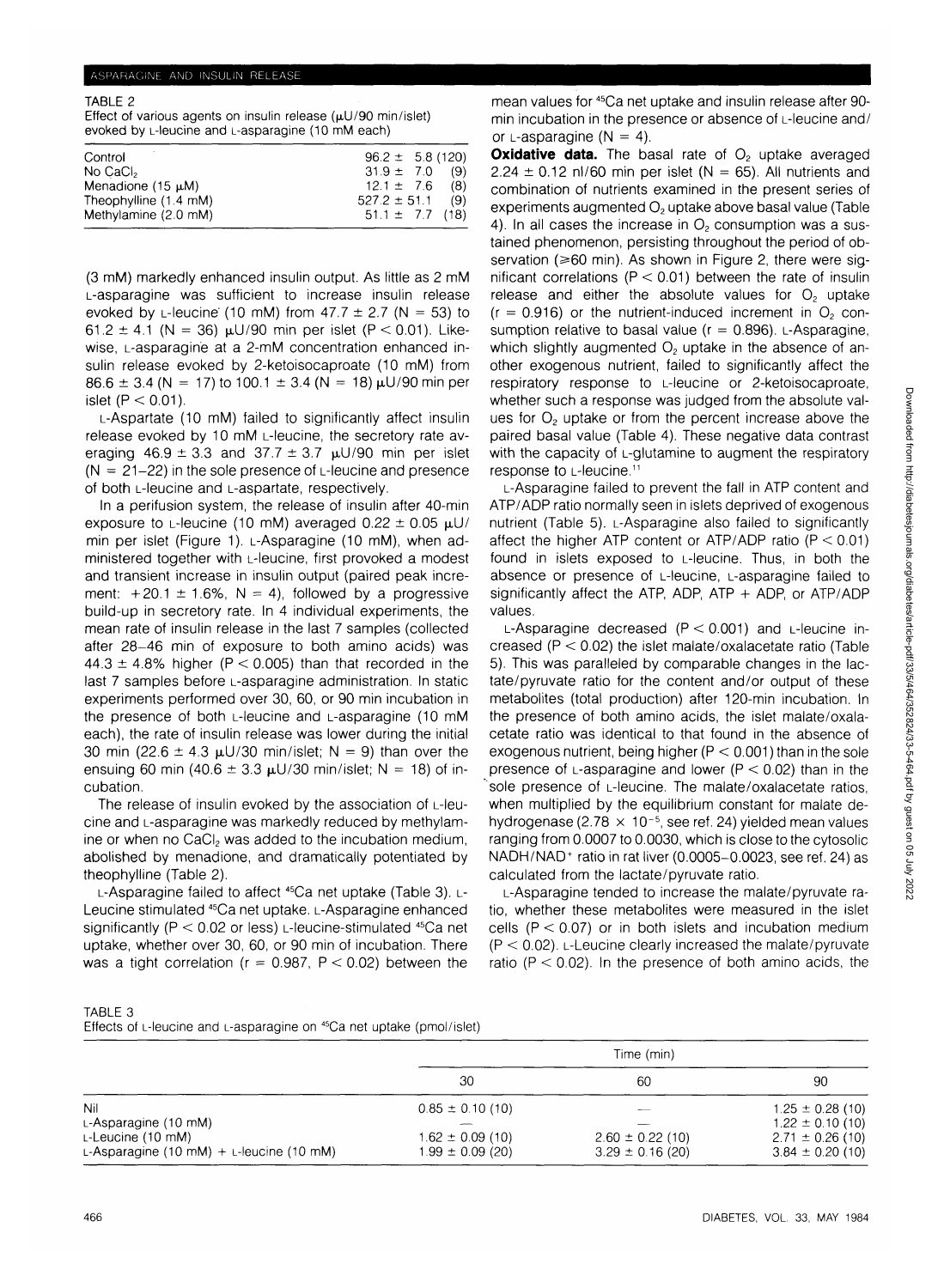#### TABLE 4

Effect of nutrients on  $O<sub>2</sub>$  uptake by pancreatic islets

|                                                 |                 | $O2$ uptake (nl/60 min/islet) | Paired                 |      |  |
|-------------------------------------------------|-----------------|-------------------------------|------------------------|------|--|
| Nutrient(s) (mM)                                | Basal           | Stimulated                    | increment<br>(%)       | N    |  |
| D-Glucose (16.7)                                | $2.16 \pm 0.20$ | $3.73 \pm 0.34$               | $73.7 \pm 7.8 \pm 7.8$ | (5)  |  |
| $L$ -Asparagine $(10)$                          | $2.34 \pm 0.50$ | $2.48 \pm 0.53$               | $4.6 \pm 1.6^*$        | (6)  |  |
| L-Leucine (10)                                  | $2.18 \pm 0.39$ | $3.11 \pm 0.58$               | $40.5 \pm 7.3$         | (6)  |  |
| L-Leucine $(10) +$ L-asparagine $(10)$          | $2.54 \pm 0.34$ | $3.48 \pm 0.48$               | $36.9 \pm 4.2 \pm 1$   | (10) |  |
| L-Leucine $(10) + L$ -glutamine $(10)$          | $1.96 \pm 0.43$ | $3.77 \pm 1.02$               | $88.8 \pm 27.4^*$      | (6)  |  |
| 2-Ketoisocaproate (10)                          | $2.02 \pm 0.29$ | $3.09 \pm 0.49$               | $52.5 \pm 8.3$         | (6)  |  |
| 2-Ketoisocaproate $(10) + L$ -asparagine $(10)$ | $2.45 \pm 0.18$ | $3.54 \pm 0.29$               | $45.0 \pm 4.51$        | (11) |  |

\*P < 0.04,  $+P$  < 0.005, and  $\pm P$  < 0.001.

malate/pyruvate ratio was again much higher than in the basal state ( $P < 0.01$ ), but not significantly different from that found in the sole presence of L-leucine. The malate/pyruvate ratios, which were of the same order of magnitude as that found in hepatocytes,<sup>25</sup> when multiplied by the equilibrium constant for the malic enzyme (3.44  $\times$  10<sup>-2</sup> M) and divided by the value used by Veech et al.<sup>24</sup> for the concentration of  $\mathsf{CO}_2$  in rat liver (1.16  $\,\times\,$  10<sup>-3</sup> M) yielded mean values ranging from 8.5 to 15.4, close to those found by Ashcroft et al. (15.7- 26.9) in rat islets exposed to a low or high concentration of D-glucose.<sup>26</sup>

## **DISCUSSION**

The present results indicate that the secretion of insulin evoked by the combination of L-asparagine and L-leucine displays features usually encountered in the process of nutrient-induced insulin release. Thus, the secretory response to this combination of amino acids was impaired in the absence of extracellular  $Ca^{2+}$ , was enhanced by theophylline (which apparently affects the intracellular distribution of  $Ca^{2+}$ ),<sup>27</sup> coincided with an increased  $45Ca$  uptake, and required the integrity of the  $Ca<sup>2+</sup>$ -responsive transglutaminase system, being inhibited by methylamine.<sup>28</sup> The secretory response to the combination of L-asparagine and L-leucine may depend on the catabolism of these amino acids, resulting in an increased generation rate of both reducing equivalents and ATP. Indeed, relative to basal values, the

association of L-asparagine and L-leucine augmented both O2 uptake and the ATP content or ATP/ADP ratio. Moreover, the release of insulin evoked by L-asparagine and L-leucine was suppressed by menadione, which lowers the islet content in reduced pyridine nucleotides.<sup>21</sup>

In the absence of L-leucine, L-asparagine slightly augmented  $O<sub>2</sub>$  uptake. However, the capacity of L-asparagine to act as a fuel in islet cells was apparently not sufficiently marked to either prevent the fall in ATP/ADP ratio normally seen in islets deprived of exogenous nutrient or to provoke insulin release in the absence of such exogenous nutrient.

Although our measurements of  $O<sub>2</sub>$  uptake confirm that there is usually a fair correlation between the effects of nutrients on  $O<sub>2</sub>$  consumption and insulin release, respectively,<sup>18,29</sup> the present data do not suggest that the enhancing action of L-asparagine upon leucine-induced insulin release is attributable to any obvious increase in  $O<sub>2</sub>$  uptake by leucine-stimulated islets. This is in sharp contrast to the situation found in the presence of L-glutamine, which markedly increased the respiratory response to L-leucine, as already noted in a prior study.11

An alternative explanation for the enhancing action of Lasparagine upon leucine-induced insulin release could be that L-asparagine alters the intracellular distribution or site of generation of reducing equivalents. The response to Lasparagine would then be in mirror of that evoked by aminooxy acetate.<sup>19</sup>

**FIGURE 2. Correlation between mean values for** insulin output and O<sub>2</sub> uptake (expressed as either the paired increment relative to basal O<sub>2</sub> con**sumption, or an absolute value) in the absence of exogenous nutrient (open triangle) and presence of either L-asparagine (closed triangle), L-leucine (open circle), 2-ketoisocaproate (open square), or D-glucose (asterisk), or the association of L-asparagine and L-leucine (closed circle), L-asparagine and 2-ketoisocaproate (closed square), or L-glutamine and L-leucine (circled cross). The concentration of each nutrient amounted to 10 mM, except for D-glucose (16.7 mM). The regression lines were calculated for all conditions in which insulin release exceeded basal value.**

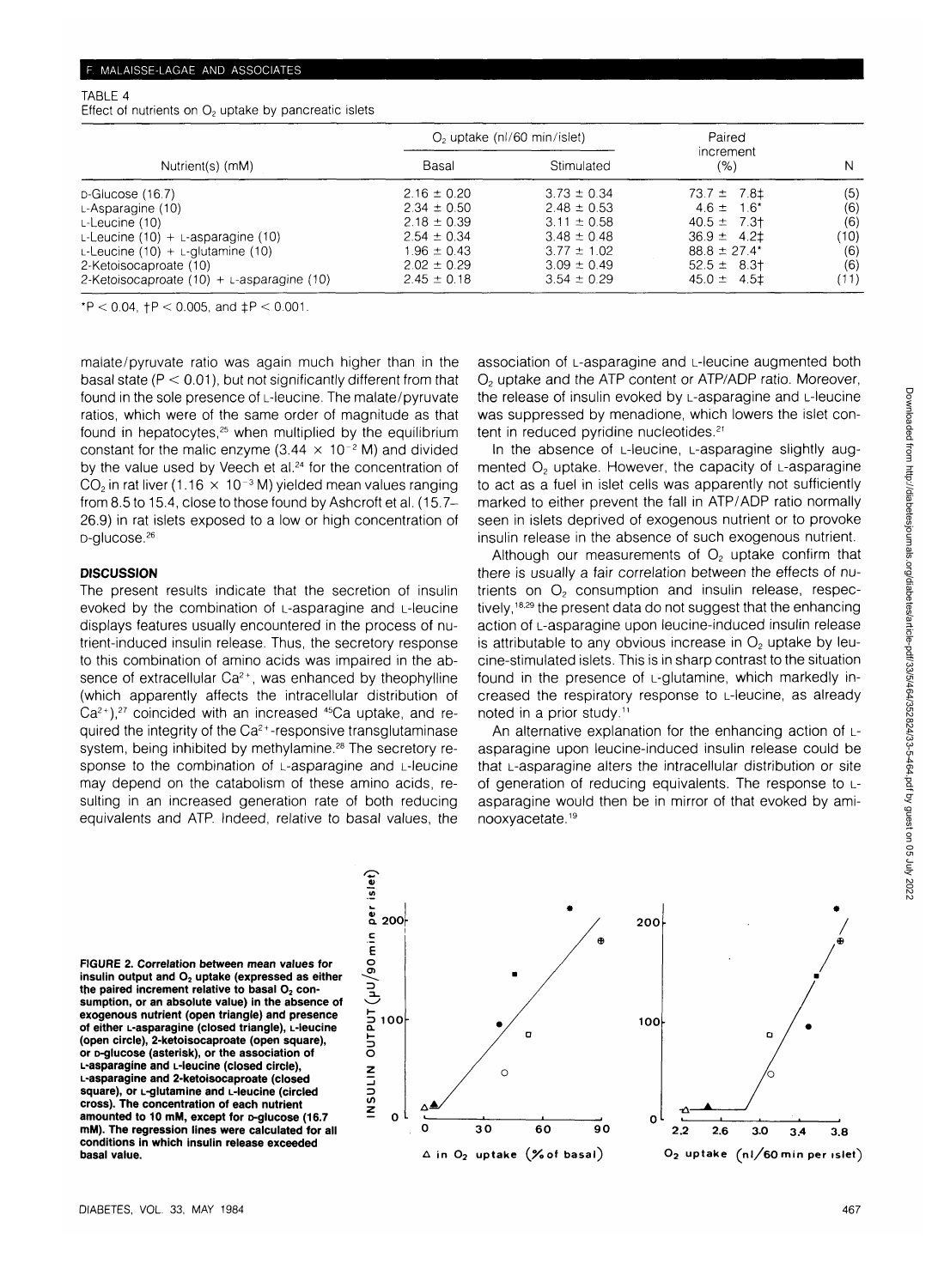#### TABLE 5

Effects of L-asparagine and L-leucine on metabolic variables in pancreatic islets

| $L$ -Asparagine (mM)<br>L-Leucine (mM)                  | None<br>None    | 10.0<br>None    | <b>None</b><br>10.0 | 10.0<br>10.0    | Ν              |
|---------------------------------------------------------|-----------------|-----------------|---------------------|-----------------|----------------|
| ATP (pmol/islet)                                        | $6.68 \pm 0.68$ | $7.81 \pm 0.26$ | $9.50 \pm 0.66$     | $9.32 \pm 0.61$ | (19)           |
| ADP (pmol/islet)                                        | $4.46 \pm 0.42$ | $4.96 \pm 0.62$ | $3.20 \pm 0.31$     | $3.05 \pm 0.32$ | (19)           |
| ATP/ADP (ratio)                                         | $1.71 \pm 0.20$ | $1.78 \pm 0.20$ | $3.07 \pm 0.41$     | $3.27 \pm 0.46$ | (19)           |
| Islet oxalacetate (fmol/islet)                          | $14.0 \pm 1.7$  | $42.1 \pm 5.0$  | $10.0 \pm 1.4$      | $18.1 \pm 2.1$  | $(16 - 18)$    |
| Islet malate (fmol/islet)                               | $892 \pm 47$    | $1050 \pm 51$   | $1078 \pm 65$       | $1145 \pm 84$   | (30)           |
| Islet pyruvate (fmol/islet)                             | $3018 \pm 331$  | $2633 \pm 235$  | $2080 \pm 87$       | $2421 + 222$    | (21)           |
| Islet malate/oxalacetate (ratio)                        | $63.7 \pm 8.4$  | $24.9 \pm 3.2$  | $107.8 \pm 16.4$    | $63.3 \pm 8.7$  | $(30/16 - 18)$ |
| Islet malate/pyruvate (ratio $\times$ 10 <sup>3</sup> ) | $296 \pm 36$    | $399 \pm 41$    | $518 \pm 78$        | $473 \pm 56$    | (30/21)        |
| Total lactate/pyruvate (ratio)                          | $3.38 \pm 0.27$ | $2.77 \pm 0.28$ | $4.38 \pm 0.65$     | $4.92 \pm 0.51$ | (15–16/15)     |
| Total malate/pyruvate (ratio $\times$ 10 <sup>3</sup> ) | $184 \pm 25$    | $289 \pm 35$    | $390 \pm 63$        | $482 \pm 67$    | (17–18/15)     |

L-Asparagine and L-leucine exerted opposite effects upon the redox state of the cytosolic NADH/NAD<sup>+</sup> couple, as judged from the malate/oxalacetate ratio. Although the NADdependent malate dehydrogenase is found both in cytosol and mitochondria, there are several indications that the malate/oxalacetate ratio refers to the cytosolic enzyme. First, the NADH/NAD<sup>+</sup> ratio being at least two orders of magnitude higher in the mitochondria than in the cytoplasm,<sup>24</sup> it is obvious that the value here derived from the malate/oxalacetate ratio is representative of the cytosolic system. Second, the latter value was not vastly different from that (0.0004-0.0005) which could be derived from the lactate/pyruvate ratio for the total production of these metabolites. Last, L-leucine increased the malate/oxalacetate ratio, although this amino acid lowers the mitochondrial NADH/NAD<sup>+</sup> ratio (Sener, A., and Malaisse, W. J., unpublished observation).

At variance with its effect to decrease the cytosolic NADH/ NAD<sup>+</sup> ratio, L-asparagine enhanced the cytosolic NADPH/ NADP<sup>+</sup> ratio, as judged from the islet content or total production of malate and pyruvate. This dissociated behavior can be attributed to the fact that oxalacetate, derived from exogenous L-asparagine, is converted, to a large extent, to malate and then to pyruvate in the cytosol of islet cells.<sup>30</sup> This sequence of reactions results in the consumption of cytosolic NADH and production of cytosolic NADPH. Since L-leucine also augmented the cytosolic NADPH/NADP+ ratio, it is tempting to suggest that, in the presence of both Lasparagine and L-leucine, the two amino acids acted synergistically in increasing the cytosolic generation rate of NADPH. This could account for the enhancing action of Lasparagine upon leucine-induced insulin release, since the NADPH-dependent reduction of glutathione apparently participates in the stimulus-secretion coupling of nutrient-induced insulin release by modulating the thiol-disulfide balance in membrane-associated target systems.31

It could be argued that the malate/pyruvate ratio, whether measured solely in the islets or in both the islets and incubation medium, was not significantly different in the simultaneous presence of L-asparagine and L-leucine or in the sole presence of the branched-chain amino acid, respectively. At high concentrations of nutrient secretagogues, it is not exceptional, however, that no sizable increase in the islet content of reduced pyridine nucleotides can be detected, despite further increases in both their generation rate and insulin output. Such a situation was previously encountered at high concentrations of D-glucose,<sup>32</sup> high concentrations of 2-ketoisocaproate<sup>33</sup> and in the combined presence of 2-ketoisocaproate and L-glutamine.<sup>14</sup> The present data are not incompatible, therefore, with the knowledge that L-asparagine, when administered to leucine-stimulated islets, further increases the generation rate of cytosolic NADPH.<sup>34</sup>

In conclusion, the enhancing action of L-asparagine upon insulin release evoked by L-leucine could be due to an accelerated generation of cytosolic NADPH rather than to an increase in oxidative fluxes and  $O<sub>2</sub>$  consumption. This conclusion does not rule out the view that the initiation of insulin release by nutrient secretagogues requires an increased production of ATP.<sup>35</sup> Quite the contrary, the data here obtained in the sole presence of L-asparagine clearly indicate that the induction of a more reduced state in the cytosolic NADPH/NADP<sup>+</sup> couple fails to provoke insulin release when it does not coincide with a sufficient increase in  $O<sub>2</sub>$  uptake.

#### **ACKNOWLEDGMENTS**

This work was supported in part by grants 3/4528/79 and 3.4519/80 from the Belgian Foundation for Scientific Medical Research, and grant 12X-109 from the Swedish Medical Research Council. This paper is the thirteenth in a series. The authors are grateful to I.-B. Hallgren, J. Schoonheydt, M. Urbain, and A. Tinant for technical assistance and to C. Demesmaeker for secretarial help.

#### **REFERENCES**

 Sener, A., Hutton, J. C, and Malaisse, W. J.: The stimulus-secretion coupling of amino acid-induced insulin release. Synergistic effects of L-glutamine and 2-keto acids upon insulin secretion. Biochim. Biophys. Acta 1981; 677:32-38. <sup>2</sup>

 Sener, A., Welsh, M., Lebrun, P., Garcia-Morales, P., Saceda, M., Malaisse-Lagae, F., Herchuelz, A., Valverde, I., Hellerström, C., and Malaisse, W. J.: Mechanism of 3-phenylpyruvate-induced insulin release. Secretory, ionic and oxidative aspects. Biochem. J. 1983; 210:913-19.

<sup>3</sup> Malaisse, W. J., Sener, A., Welsh, M., Malaisse-Lagae, F., Hellerström, C, and Christophe, J.: Mechanism of 3-phenylpyruvate-induced insulin release. Metabolic aspects. Biochem. J. 1983; 210:921-27.

4 Sener, A., and Malaisse, W. J.: L-Leucine and a nonmetabolized analogue activate pancreatic islet glutamate dehydrogenase. Nature (Lond.) 1980; 288:187-89. <sup>5</sup>

<sup>5</sup> Sener, A., Somers, G., Devis, G., and Malaisse, W. J.: The stimulussecretion coupling of amino acid-induced insulin release. Biosynthetic and secretory responses of rat pancreatic islet to L-leucine and L-glutamine. Diabetologia 1981; 21:135-42. <sup>6</sup>

 Malaisse, W. J., Carpinelli, A. R., Lebrun, P., Herchuelz, A., and Sener, A.: The stimulus-secretion coupling of amino acid-induced insulin release. IV. Ionic response to L-leucine and L-glutamine. Pfluegers Arch. 1981; 391:112-18.

7 Somers, G., Carpinelli, A. R., Devis, G., Sener, A., and Malaisse, W. J.: Stimulus-secretion coupling of amino acid-induced insulin release. VII. The B-cell memory for L-glutamine. Metabolism 1982; 31:229-37

<sup>8</sup> Sener, A., and Malaisse, W. J.: The stimulus-secretion coupling of